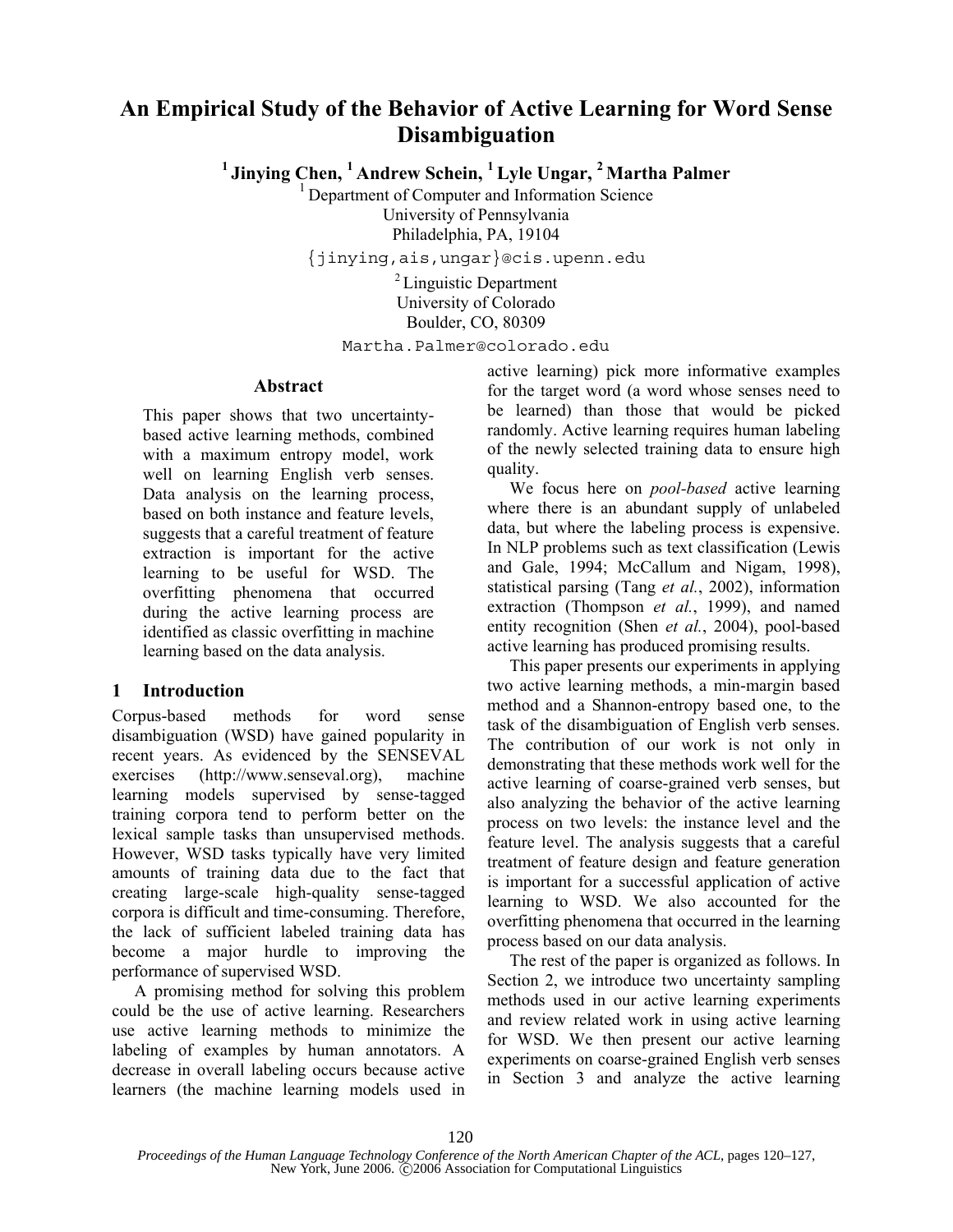process in Section 4. Section 5 presents conclusions of our study.

# **2 Active Learning Algorithms**

The methods evaluated in this work fit into a common framework described by Algorithm 1 (see Table 1). The key difference between alternative active learning methods is how they assess the value of labeling individual examples, i.e., the methods they use for ranking and selecting the candidate examples for labeling. The framework is wide open to the type of ranking rule employed. Usually, the ranking rule incorporates the model trained on the currently labeled data. This is the reason for the requirement of a partial training set when the algorithm begins.

#### **Algorithm 1**

| <b>Require:</b> initial training set, pool of unlabeled examples |
|------------------------------------------------------------------|
| Repeat                                                           |
| Select T random examples from pool                               |
| Rank T examples according to active learning rule                |
| Present the top-ranked example to oracle for labeling            |
| Augment the training set with the new example                    |
| Until Training set reaches desirable size                        |

Table 1. A Generalized Active Learning Loop

In our experiments we look at two variants of the *uncertainty sampling* heuristic: entropy sampling and margin sampling. Uncertainty sampling is a term invented by Lewis and Gale (Lewis and Gale, 1994) to describe a heuristic where a probabilistic classifier picks examples for which the model's current predictions are least certain. The intuitive justification for this approach is that regions where the model is uncertain indicate a decision boundary, and clarifying the position of decision boundaries is the goal of learning classifiers. Schein (2005) demonstrates the two methods run quickly and compete favorably against alternatives when combined with the logistic regression classifier.

## **2.1 Entropy Sampling**

A key question is how to measure uncertainty. Different methods of measuring uncertainty will lead to different variants of uncertainty sampling. We will look at two such measures. As a convenient notation we use **q** (a vector) to represent the trained model's predictions, with  $q_c$ equal to the predicted probability of class *c* . One method is to pick the example whose prediction vector **q** displays the greatest Shannon entropy:

$$
-\sum_{c} q_c \log q_c \tag{1}
$$

Such a rule means ranking candidate examples in Algorithm 1 by Equation 1.

# **2.2 Margin Sampling**

An alternative method picks the example with the smallest margin: the difference between the largest two values in the vector **q** (Abe and Mamitsuka, 1998). In other words, if *c* and *c*' are the two most likely categories for example  $x_n$ , the margin is measured as follows:

$$
M_n = |\Pr(c \mid x_n) - \Pr(c' \mid x_n)|
$$
 (2)

In this case Algorithm 1 would rank examples by increasing values of margin, with the smallest value at the top of the ranking.

Using either method of uncertainty sampling, the computational cost of picking an example from *T* candidates is: *O(TD)* where *D* is the number of model parameters.

## **2.3 Related Work**

To our best knowledge, there have been very few attempts to apply active learning to WSD in the literature (Fujii and Inui, 1999; Chklovski and Mihalcea, 2002; Dang, 2004). Fujii and Inui (1999) developed an example sampling method for their example-based WSD system in the active learning of verb senses in a pool-based setting. Unlike the uncertainty sampling methods (such as the two methods we used), their method did not select examples for which the system had the minimal certainty. Rather, it selected the examples such that after training using those examples the system would be most certain about its predictions on the rest of the unlabeled examples in the next iteration. This sample selection criterion was enforced by calculating a training utility function. The method performed well on the active learning of Japanese verb senses. However, the efficient computation of the training utility function relied on the nature of the example-based learning method, which made their example sampling method difficult to export to other types of machine learning models.

Open Mind Word Expert (Chklovski and Mihalcea, 2002) was a real application of active learning for WSD. It collected sense-annotated examples from the general public through the Web to create the training data for the SENSEVAL-3 lexical sample tasks. The system used the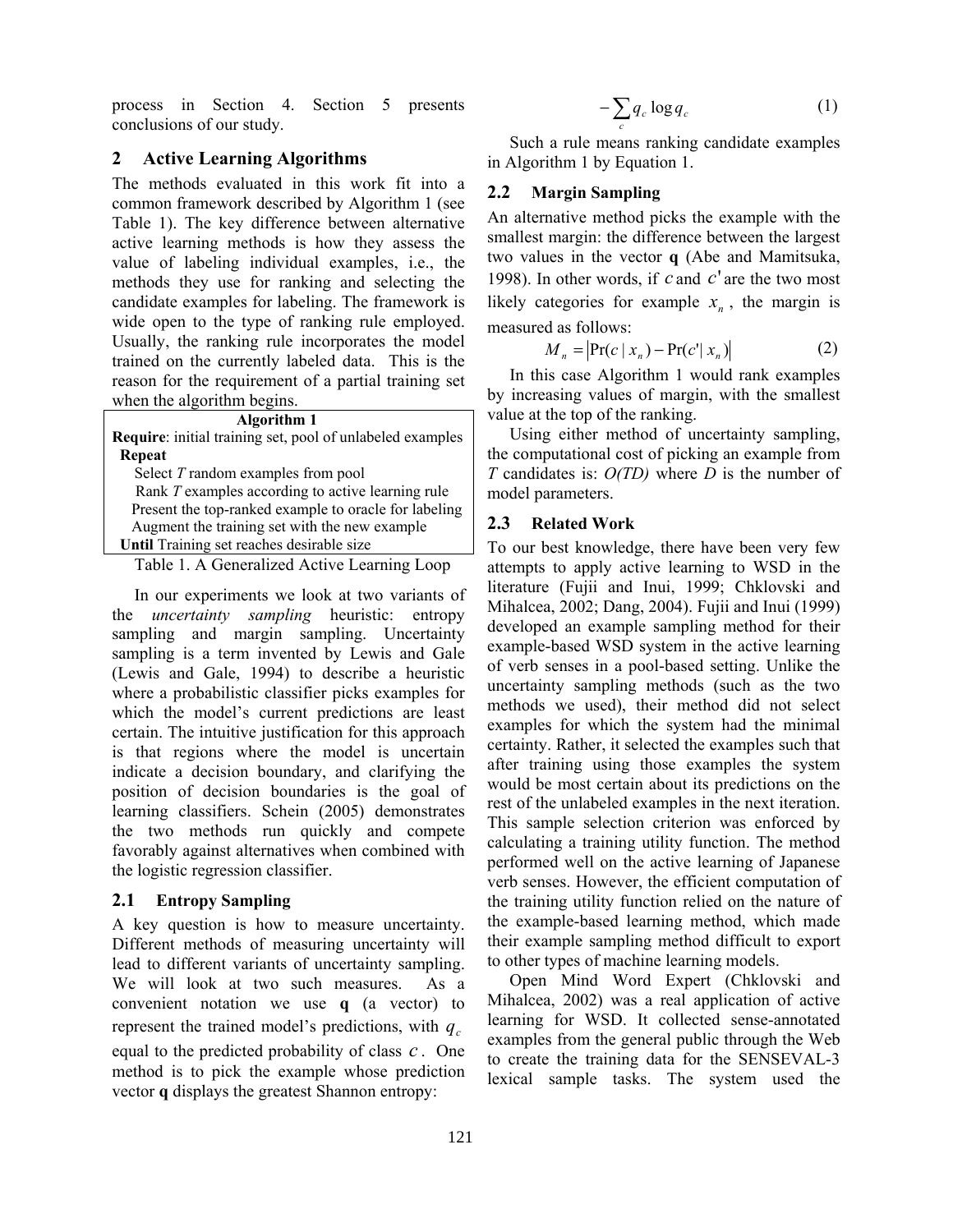disagreement of two classifiers (which employed different sets of features) on sense labels to evaluate the difficulty of the unlabeled examples and ask the web users to tag the difficult examples it selected. There was no formal evaluation for this active learning system.

Dang (2004) used an uncertainty sampling method to get additional training data for her WSD system. At each iteration the system selected a small set of examples for which it had the lowest confidence and asked the human annotators to tag these examples. The experimental results on 5 English verbs with fine-grained senses (from WordNet 1.7) were a little surprising in that active learning performed no better than random sampling. The proposed explanation was that the quality of the manually sense-tagged data was limited by an inconsistent or unclear sense inventory for the fine-grained senses.

## **3 Active Learning Experiments**

## **3.1 Experimental Setting**

We experimented with the two uncertainty sampling methods on 5 English verbs that had coarse-grained senses (see Table 2), as described below. By using coarse-grained senses, we limit the impact of noisy data due to unclear sense boundaries and therefore can get a clearer observation of the effects of the active learning methods themselves.

| verb | # of | baseline | Size of data for | <b>Size</b><br>of |
|------|------|----------|------------------|-------------------|
|      | sen. | acc. (%) | active learning  | test data         |
| Add  |      | 91.4     | 400              | 100               |
| Do   |      | 76.9     | 500              | 200               |
| Feel | ζ    | 83.6     | 400              | 90                |
| See  |      | 59.7     | 500              | 200               |
| Work |      | 683      | 400              | 150               |

Table 2. The number of senses, the baseline accuracy, the number of instances used for active learning and for held-out evaluation for each verb

The coarse-grained senses are produced by grouping together the original WordNet senses using syntactic and semantic criteria (Palmer *et al.*, 2006). Double-blind tagging is applied to 50 instances of the target word. If the ITA  $\leq$  90%, the sense entry is revised by adding examples and explanations of distinguishing criteria.

Table 2 summarizes the statistics of the data. The baseline accuracy was computed by using the "most frequent sense" heuristic to assign sense labels to verb instances (examples). The data used in active learning (Column 4 in Table 2) include two parts: an initial labeled training set and a pool of unlabeled training data. We experimented with sizes 20, 50 and 100 for the initial training set. The pool of unlabeled data had actually been annotated in advance, as in most pool-based active learning experiments. Each time an example was selected from the pool by the active learner, its label was returned to the learner. This simulates the process of asking human annotators to tag the selected unlabeled example at each time. The advantage of using such a simulation is that we can experiment with different settings (different sizes of the initial training set and different sampling methods).

The data sets used for active learning and for held-out evaluation were randomly sampled from a large data pool for each round of the active learning experiment. We ran ten rounds of the experiments for each verb and averaged the learning curves for the ten rounds.

In the experiments, we used random sampling (picking up an unlabeled example randomly at each time) as a lower bound. Another control (ultimate-maxent) was the learner's performance on the test set when it was trained on a set of labeled data that were randomly sampled from a large data pool and equaled the amount of data used in the whole active learning process (e.g., 400 training data for the verb *add*).

The machine learning model we used for active learning was a regularized maximum entropy (MaxEnt) model (McCallum, 2002). The features used for disambiguating the verb senses included topical, collocation, syntactic (e.g., the subject, object, and preposition phrases taken by a target verb), and semantic (e.g., the WordNet synsets and hypernyms of the head nouns of a verb's NP arguments) features (Chen and Palmer, 2005).

# **3.2 Experimental Results**

Due to space limits, Figure 1 only shows the learning curves for 4 verbs *do, feel, see,* and *work*  (size of the initial training set  $= 20$ ). The curve for the verb *add* is similar to that for *feel*. These curves clearly show that the two uncertainty sampling methods, the entropy-based (called entropy-maxent in the figure) and the margin-based (called min margin-maxent), work very well for active learning of the senses of these verbs.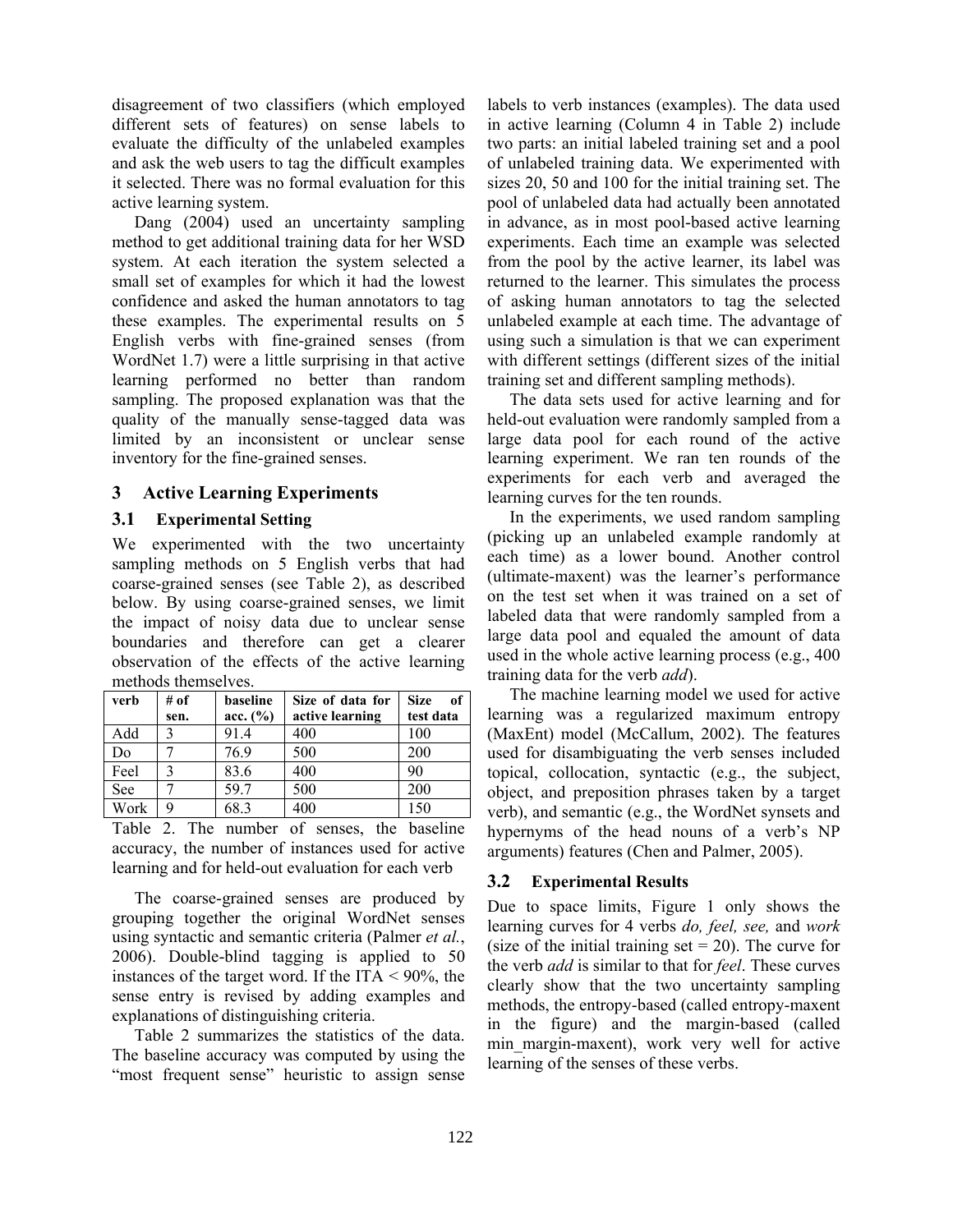

Figure 1 Active learning for four verbs

Both methods outperformed the random sampling method in that they reached the upperbound accuracy earlier and had smoother learning curves. For the four verbs *add, do, feel* and *see*, their learning curves reached the upper bound at about 200~300 iterations, which means 1/2 or 1/3 of the annotation effort can be saved for these verbs by using active learning, while still achieving the same level of performance as supervised WSD without using active learning. Given the largescale annotation effort currently underway in the OntoNotes project (Hovy *et al.*, 2006), this could provide considerable savings in annotation effort and speed up the process of providing sufficient data for a large vocabulary. The OntoNotes project has now provided coarse-grained entries for over 350 verbs, with corresponding double–blind annotation and adjudication in progress. As this adjudicated data becomes available, we will be able to train our system accordingly. Preliminary results for 22 of these coarse-grained verbs (with an average grouping polysemy of 4.5) give us an average accuracy of 86.3%. This will also provide opportunities for more experiments with active learning, where there are enough instances. Active learning could also be beneficial in porting these supervised taggers to new genres with different sense distributions.

We also experimented with different sizes of the initial training set (20, 50 and 100) and found no significant differences in the performance at different settings. That means, for these 5 verbs, only 20 labeled training instances will be enough to initiate an efficient active learning process.

From Figure 1, we can see that the two uncertainty sampling methods generally perform equally well except that for the verb *do*, the minmargin method is slightly better than the entropy method at the beginning of active learning. This may not be so surprising, considering that the two methods are equal for two-class classification tasks (see Equations 1 and 2 for their definition) and the verbs used in our experiments have coarse-grained senses and often have only 2 or 3 major senses.

An interesting phenomenon observed from these learning curves is that for the two verbs *add* and *feel*, the active learner reached the upper bound very soon (at about 100 iterations) and then even breached the upper bound. However, when the training set was extended, the learner's performance dropped and eventually returned to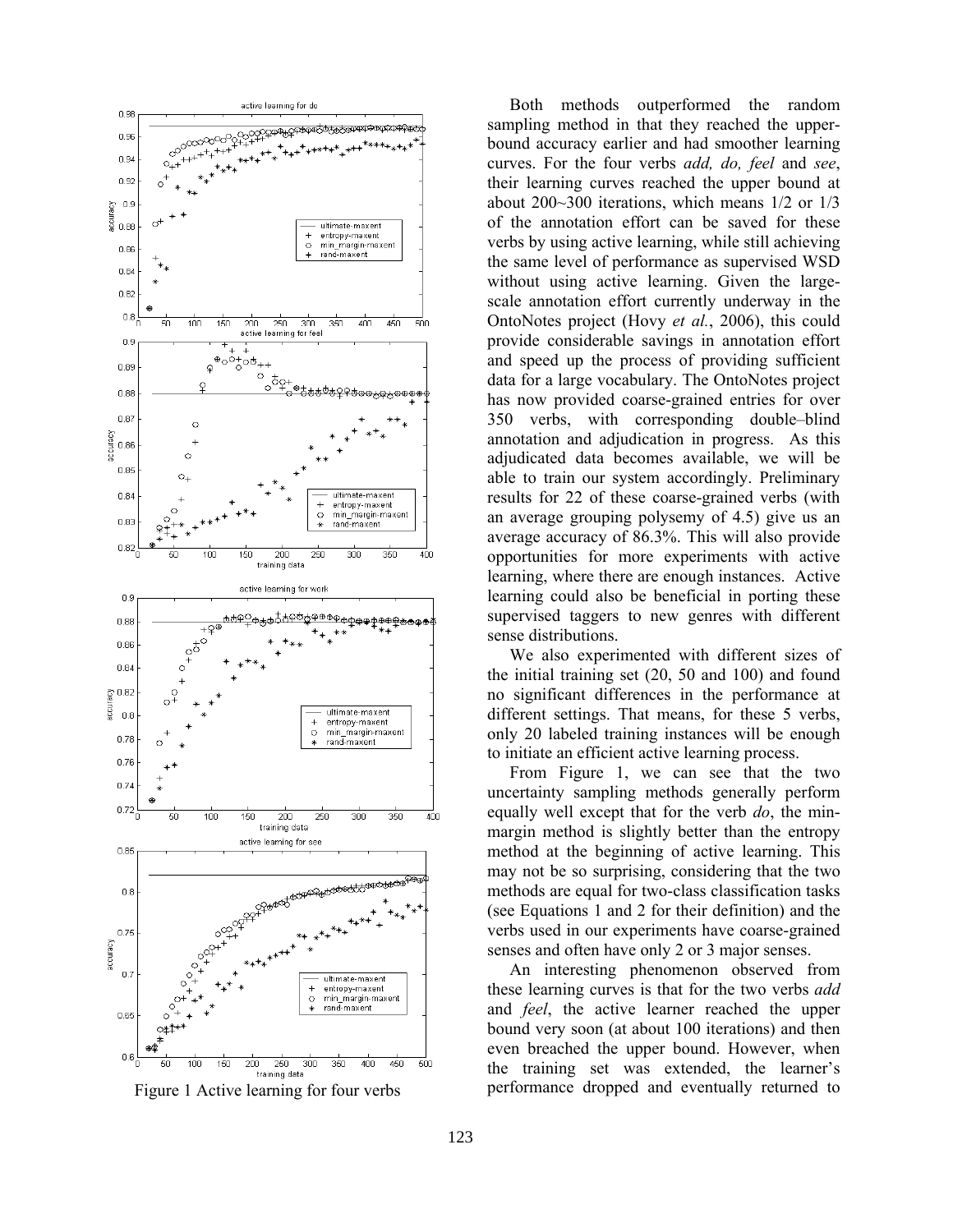the same level of the upper bound. We discuss the phenomenon below.

# **4 Analysis of the Learning Process**

In addition to verifying the usefulness of active learning for WSD, we are also interested in a deeper analysis of the learning process. For example, why does the active learner's performance drop sometimes during the learning process? What are the characteristics of beneficial features that help to boost the learner's accuracy? How do we account for the overfitting phenomena that occurred during the active learning for the verbs *add* and *feel*? We analyzed the effect of both instances and features throughout the course of active learning using min-margin-based sampling.

## **4.1 Instance-level Analysis**

Intuitively, if the learner's performance drops after a new example is added to the training set, it is likely that something has gone wrong with the new example. To find out such *bad* examples, we define a measure *credit\_inst* for instance *i* as:

$$
\frac{1}{m}\sum_{r=1}^{m}\sum_{l=1}^{n}sel(i,l)(Acc_{l+1}-Acc_{l})
$$
\n(3)

where  $Acc_l$  and  $Acc_{l+1}$  are the classification accuracies of the active learner at the *lth* and *(l+1)th* iterations. *n* is the total number of iterations of active learning and *m* is the number of rounds of active learning (*m*=10 in our case).  $self(i, l)$  is 1 *iff* instance *i* is selected by the active learner at the *l*th iteration and is 0 if otherwise.

An example is a *bad example* if and only if it satisfies the following conditions:

a) its *credit\_inst* value is negative

b) it increases the learner's performance, if it does, less often than it decreases the performance in the 10 rounds.

We ranked the bad examples by their *credit\_inst* values and their frequency of decreasing the learner's performance in the 10 rounds. Table 3 shows the top five bad examples for *feel* and *work*. There are several reasons why the bad examples may hurt the learner's performance. Column 3 of Table 3 proposes reasons for many of our bad examples. We categorized these reasons into three major types.

**I.** The major senses of a target verb depend heavily on the semantic categories of its NP arguments but WordNet sometimes fails to provide the appropriate semantic categories (features) for the head nouns of these NP arguments. For example, *feel* in *the board apparently felt no pressure* has Sense 1 (experience). In Sense 1, *feel* typically takes an *animate* subject. However, *board*, the head word of the verb's subject in the above sentence has no animate meanings defined in WordNet. Even worse, the major meaning of *board*, i.e., *artifact*, is typical for the subject of *feel* in Sense 2 (touch, grope). Similar semantic type mismatches hold for the last four bad examples of the verb *work* in Table 3.

**II.** The contexts of the target verb are difficult for our feature exaction module to analyze. For example, the antecedent for the pronoun subject *they* in the first example of *work* in Table 3 should be *ringers*, an *agent* subject that is typical for Sense 1 (exert oneself in an activity). However, the feature exaction module found the wrong antecedent *changes* that is an unlikely fit for the intended verb sense. In the fourth example for *feel*, the feature extraction module cannot handle the expletive "it" (a dummy subject) in "it was felt that", therefore, it cannot identify the typical syntactic pattern for Sense 3 (find, conclude), i.e., *subject+feel+relative clause*.

**III.** Sometimes, deep semantic and discourse analyses are needed to get the correct meaning of the target verb. For example, in the third example of *feel*, "…, *he or she feels age creeping up*", it is difficult to tell whether the verb has Sense 1 (experience) or Sense 3 (find) without an understanding of the meaning of the relative clause and without looking at a broader discourse context. The syntactic pattern identified by our feature extraction module, *subject+feel+relative clause*, favors Sense 3 (find), which leads to an inaccurate interpretation for this case.

Recall that the motivation behind uncertainty samplers is to find examples near decision boundaries and use them to clarify the position of these boundaries. Active learning often does find informative examples, either ones from the less common senses or ones close to the boundary between the different senses. However, active learning also identifies example sentences that are difficult to analyze. The failure of our feature extraction module, the lack of appropriate semantic categories for certain NP arguments in WordNet, the lack of deep analysis (semantic and discourse analysis) of the context of the target verb can all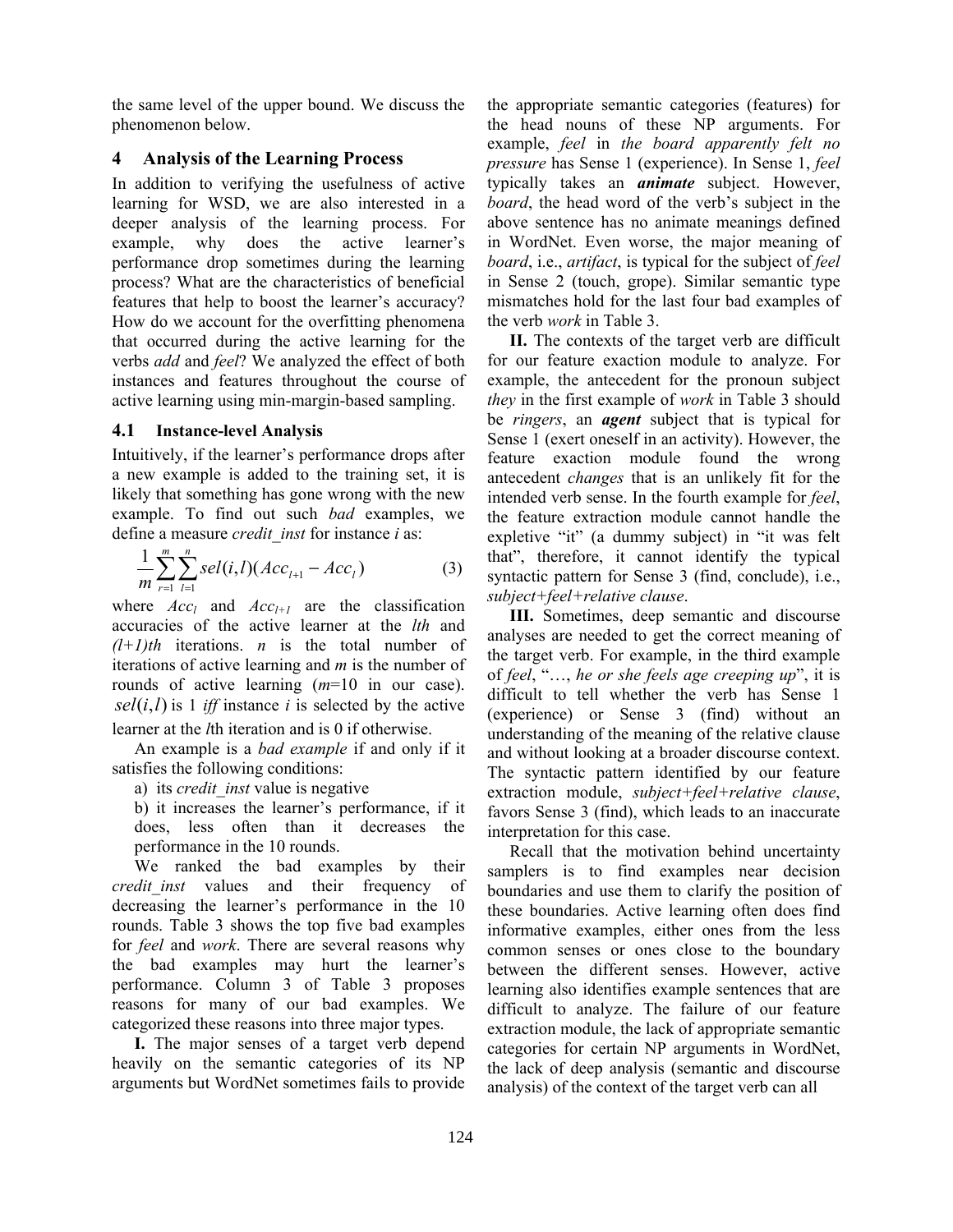| feel                                                                           | Proposed reasons for bad examples                                                                              | <b>Senses</b>     |
|--------------------------------------------------------------------------------|----------------------------------------------------------------------------------------------------------------|-------------------|
| Some days the coaches make you feel as though you                              |                                                                                                                | S1: experience    |
| are part of a large herd of animals.                                           |                                                                                                                |                   |
| And, with no other offers on the table, the board                              | subject: <i>board</i> , no "animate" meaning in S1: experience                                                 |                   |
| apparently felt no pressure to act on it.                                      | WordNet                                                                                                        |                   |
| Sometimes a burst of aggressiveness will sweep over a                          | syntactic pattern: sbj+ <i>fee</i> l+relative clause S1: experience                                            |                   |
| man -- or his wife -- because he or she feels age                              | headed by <i>that</i> , a typical pattern for Sense                                                            |                   |
| creeping up.                                                                   | 3 (find) rather than Sense 1 (experience)                                                                      |                   |
| At this stage it was felt I was perhaps more pertinent as<br>chief. executive. | syntactic pattern: sbj+feel+relative clause, S3: find, conclude<br>typical for Sense 3 (find) but has not been |                   |
|                                                                                | detected by the feature exaction module                                                                        |                   |
| I felt better Tuesday evening when I woke up.                                  |                                                                                                                | S1: experience    |
| <b>Work</b>                                                                    |                                                                                                                |                   |
| When their changes are completed, and after they have                          | subject: they, the feature exaction module S1: exert oneself                                                   |                   |
| worked up a sweat, ringers often                                               | found the wrong antecedent (changes                                                                            | in an activity    |
|                                                                                | rather than <i>ringers</i> ) for <i>they</i>                                                                   |                   |
| Others grab books, records, photo albums, sofas and                            | subject: <i>others</i> (means <i>people</i> here), no                                                          | S1: exert oneself |
| chairs, working frantically in the fear that an                                | definition in WordNet                                                                                          | in an activity    |
| aftershock will jolt the house again.                                          |                                                                                                                |                   |
| Security Pacific 's factoring business works with                              | subject: business, no "animate" meaning                                                                        | S1: exert oneself |
| companies in the apparel, textile and food industries                          | lin WordNet                                                                                                    | in an activity    |
| ; blacks could work there, but they had to leave at                            | subject: blacks, no "animate" meaning in                                                                       | S1: exert oneself |
| night.                                                                         | WordNet                                                                                                        | in an activity    |
| has been replaced by alginates (gelatin-like material                          | subject: alginates, unknown by WordNet                                                                         | S2: perform,      |
| ) that work quickly and accurately and with least                              |                                                                                                                | function, behave  |
| discomfort to a child.                                                         |                                                                                                                |                   |

Table 3 Data analysis of the top-ranked bad examples found for two verbs

produce misleading features. Therefore, in order to make active learning useful for its applications, both identifying difficult examples *and* getting good features for these examples are equally important. In other words, a careful treatment of feature design and feature generation is necessary for a successful application of active learning.

There is a positive side to identifying such "bad" examples; one can have human annotators look at the features generated from the sentences (as we did above), and use this to improve the data or the classifier. Note that this is exactly what we did above: the identification of bad sentences was automatic, and they could then be reannotated or removed from the training set or the feature extraction module needs to be refined to generate informative features for these sentences.

Not all sentences have obvious interpretations; hence the two question marks in Table 3. An example can be bad for many reasons: conflicting features (indicative of different senses), misleading features (indicative of non-intended senses), or just containing random features that are incorrectly incorporated into the model. We will return to this

point in our discussion of the overfitting phenomena for active learning in Section 4.3.

# **4.2 Feature-level Analysis**

The purpose of our feature-level analysis is to identify informative features for verb senses. The learning curve of the active learner may provide some clues. The basic idea is, if the learner's performance increases after adding a new example, it is likely that the *good* example contains good features that contribute to the clarification of sense boundaries. However, the feature-level analysis is much less straightforward than the instance-level analysis since we cannot simply say the features that are active (present) in this *good* example are all good. Rather, an example often contains both good and bad features, and many other features that are somehow neutral or uninformative. The interaction or balance between these features determines the final outcome. On the other hand, a statistics based analysis may help us to find features that tend to be good or bad. For this analysis, we define a measure *credit\_feat* for feature *i* as: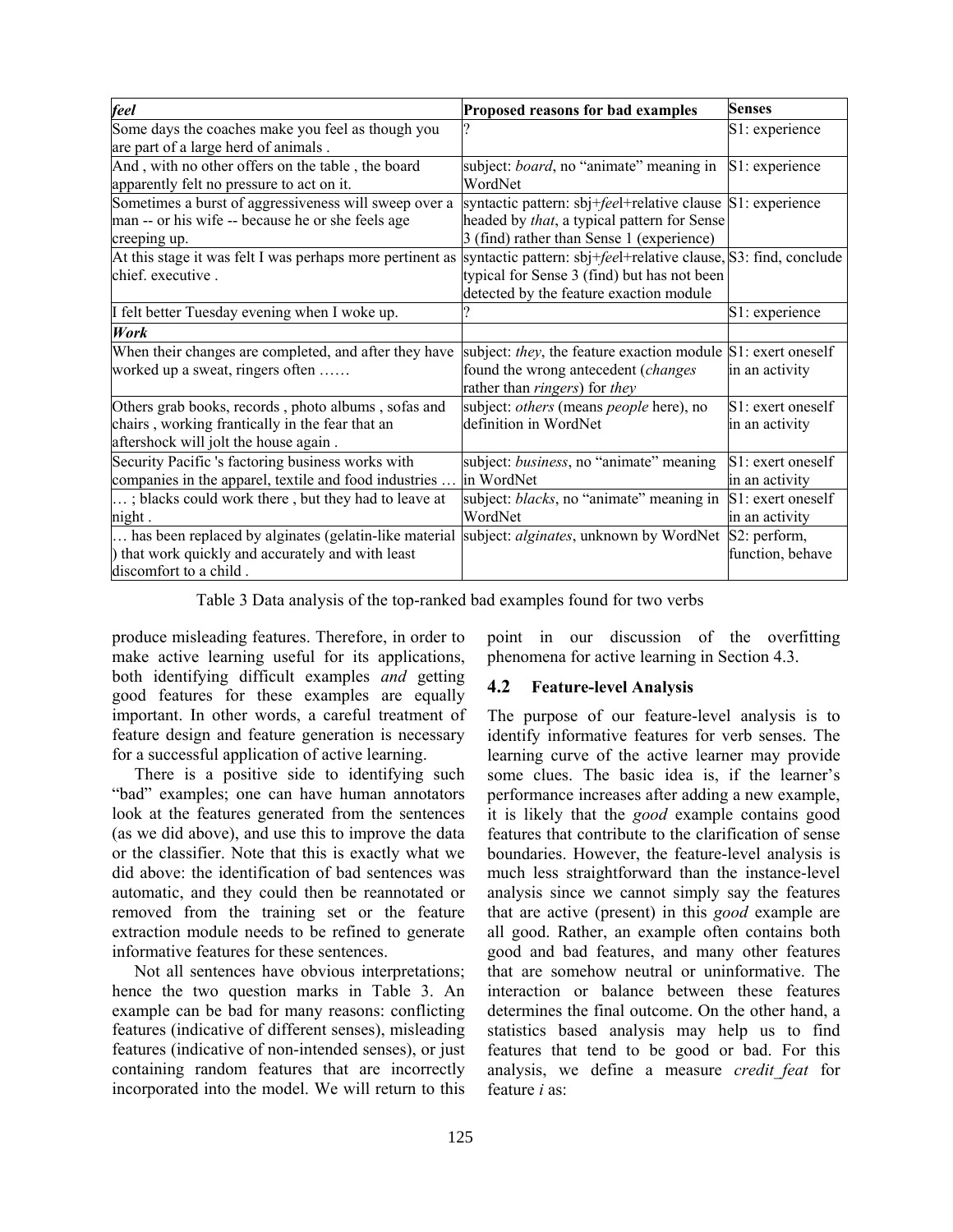$$
\frac{1}{m} \sum_{r=1}^{m} \sum_{l=1}^{n} active(i, l)(Acc_{l+1} - Acc_l) \frac{1}{act_l}
$$
 (4)

where  $active(i, l)$  is 1 iff feature *i* is active in the example selected by the active learner at the *l*th iteration and is 0 if otherwise.  $act<sub>l</sub>$  is the total number of active features in the example selected at the *l*th iteration. *n* and *m* have the same definition as in Equation 3.

A feature is regarded as *good* if its *credit\_feat* value is positive. We ranked the good features by their *credit feat* values. By looking at the topranked good features for the verb *work* (due to space limitations, we omit the table data), we identify two types of typically good features.

The first type of good feature occurs frequently in the data and has a frequency distribution over the senses similar to the data distribution over the senses. Such features include those denoting that the target verb takes a subject (*subj*)*,* is not used in a passive mode (*morph\_normal*), does not take a direct object (*intransitive*), occurs in present tense (*word\_work, pos\_vb, word\_works, pos\_vbz*), and semantic features denoting an *abstract* subject (subjsyn  $16993$ <sup>1</sup>) or an *entity* subject (subjsyn 1742), *etc.* We call such features *background* features. They help the machine learning model learn the appropriate sense distribution of the data. In other words, a learning model only using such features will be equal to the "most frequent sense" heuristic used in WSD.

Another type of good feature occurs less frequently and has a frequency distribution over senses that mismatches with the sense distribution of the data. Such features include those denoting that the target verb takes an inanimate subject (*subj\_it*), takes a particle *out* (*prt\_out*), is followed directly by the word *out* (word+1\_out), or occurs at the end of the sentence. Such features are indicative of less frequent verb senses that still occur fairly frequently in the data. For example, taking an *inanimate* subject (*subj\_it*) is a strong clue for Sense 2 (perform, function, behave) of the verb *work*. Occurring at the end of the sentence is also indicative of Sense 2 since when *work* is used in Sense 1 (exert oneself in an activity), it tends to take adjuncts to modify the activity as in *He is working hard to bring up his grade*.

 $\overline{a}$ 

There are some features that don't fall into the above two categories, such as the topical feature *tp\_know* and the collocation feature *pos-2\_nn*. There are no obvious reasons why they are good for the learning process, although it is possible that the combination of two or more such features could make a clear sense distinction. However, this hypothesis cannot be verified by our current statistics-based analysis. It is also worth noting that our current feature analysis is post-experimental (i.e., based on the results). In the future, we will try automatic feature selection methods that can be used in the training phase to select useful features and/or their combinations.

We have similar results for the feature analysis of the other four verbs.

#### **4.3 Account for the Overfitting Phenomena**

Recall that in the instance-level analysis in Section 4.1, we found that some examples hurt the learning performance during active learning but for no obvious reasons (the two examples marked by ? in Table 3). We found that these two examples occurred in the overfitting region for *feel*. By looking at the bad examples (using the same definition for *bad* example as in Section 4.1) that occurred in the overfitting region for both *feel* and *add*, we identified two major properties of these examples. First, most of them occurred only once as bad examples (19 out 23 for *add* and 40 out of 63 for *feel*). Second, many of the examples had no obvious reasons for their badness.

Based on the above observations, we believe that the overfitting phenomena that occurred for the two verbs during active learning is typical of classic overfitting, which is consistent with a *"death by a thousand mosquito bites"* of rare bad features, and consistent with there often being (to mix a metaphor) no *"smoking gun"* of a bad feature/instance that is added in, especially in the region far away from the starting point of active learning*.*

#### **5 Conclusions**

We have shown that active learning can lead to substantial reductions (often by half) in the number of observations that need to be labeled to achieve a given accuracy in word sense disambiguation, compared to labeling randomly selected instances. In a follow-up experiment, we also compared a larger number of different active learning methods.

<sup>&</sup>lt;sup>1</sup> Those features are from the WordNet. The numbers are WordNet ids of synsets and hypernyms.